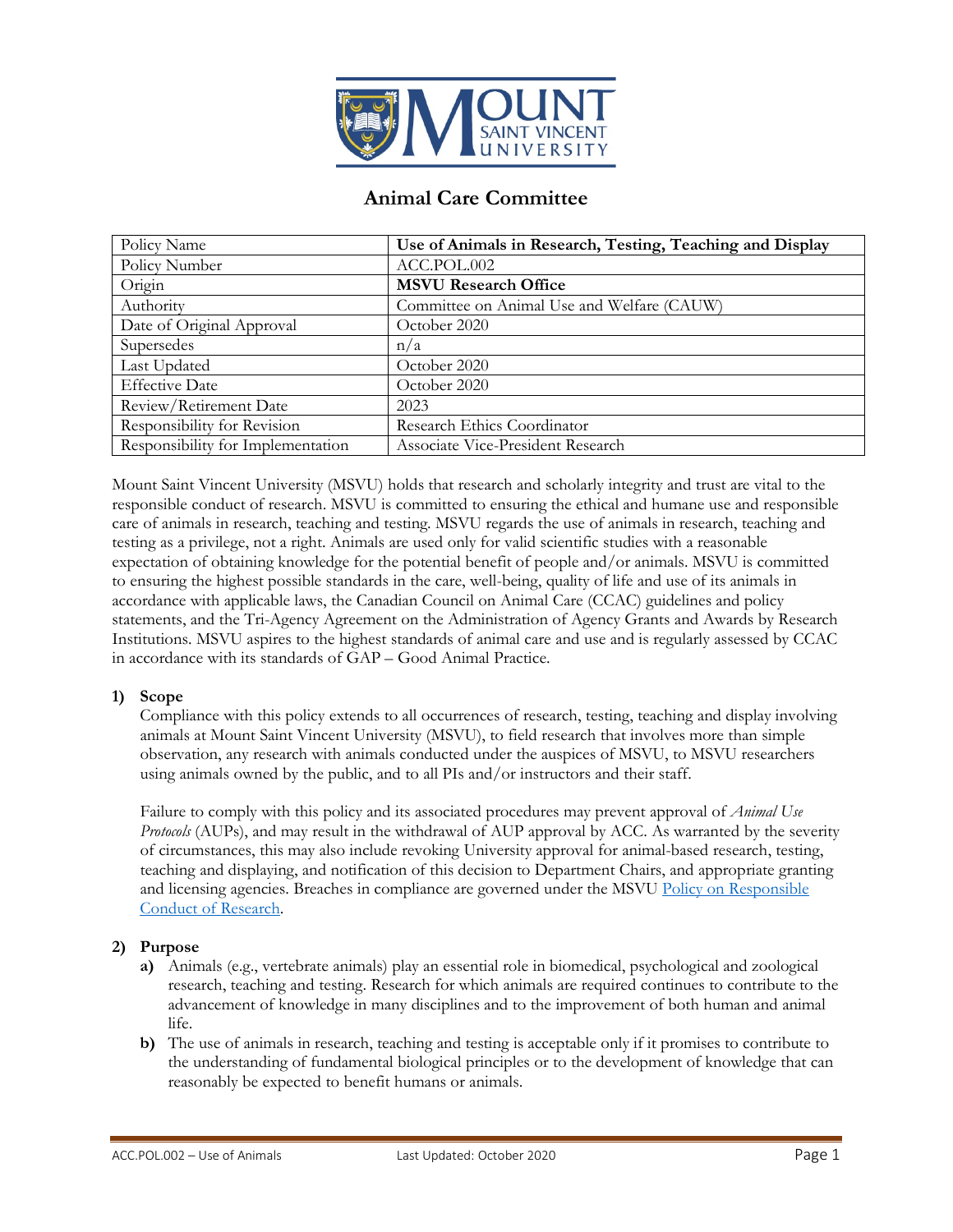c) In addition to many granting agencies such as NSERC and CIHR, MSVU requires that all research involving the use of vertebrates and some higher invertebrates be approved prior to the work being undertaken.

## **3) Policy**

- a) The MSVU research community will adhere to the guiding ethical principles of animal care and use:
	- i) Animals used in research, teaching and testing by MSVU staff and trainees must be cared for and maintained in accordance with applicable laws, CCAC guidelines and policy statements, and the requirements of the Tri-Council Agreement on the Administration of Agency Grants and Awards by Research Institutions.
	- ii) The Russell-Burch Three Rs (Replacement, Reduction and Refinement) principles will be upheld in the design and review of animal use protocols.
- b) The Associate Vice-President Research and the Dean of Arts & Science, reporting to the Vice-President Academic and Provost, together, are the senior administrative officers responsible for the care and use of animals at MSVU. They oversee the development and management of an institutional Animal Policy and Welfare Committee (APWC)] which will be a working committee concerned with the ethical and responsible use and care of animals in research, teaching and testing at MSVU. The APWC shall be responsible for the development of policies and procedures as well as liaise with the contracted ACC.
- c) MSVU, through collaboration, and via a memorandum of understanding, with Saint Mary's University, shall delegate to the ACC the authority to:
	- i) stop any procedure if it considers that unnecessary and/or unanticipated pain or distress is being experienced by the animal;
	- ii) stop immediately any use of animals that is not described within an approved protocol or that deviates from the approved protocol;
	- iii) direct that any animal be humanely euthanized if it is experiencing unnecessary and/or unanticipated pain or distress that cannot be alleviated; and,
	- iv) order the closure of facilities that do not meet CCAC standards and/or endanger the well-being of animals contained therein.
- d) MSVU shall maintain a public-facing website regarding animal care at the University that includes policies, procedures and forms.
- e) MSVU will ensure adequate institutional oversight according to the outlined procedures in this document, and as outlined within its *Terms of Reference* (ACC.POL.001), which shall be reviewed and updated on an on-going basis, but not less than every three years.
- f) MSVU through its affiliation with the ACC at SMU is responsible for ensuring that the care and use of animals associated with the University's animal-based research, testing, teaching and display activities are in compliance with all Federal, Provincial, and University policy statutory requirements, regulations and guidelines, as outlined within its *Terms of Reference*.
- g) MSVU, SMU ACC, MSVU Institutional Compliance Officers, Animal Care Facility Supervisors, Principal Investigators, and their respective staff share responsibilityfor the ongoing assessment and maintenance of ethically appropriate animal care and welfare.
- h) Any Principal Investigator or instructor intending to use animals for research, testing, teaching or display in association with the University or its affiliates must be a University faculty member, MSVU student or otherwise approved by the ACC.

#### **4) Review of Animal Use**

- a) The purpose of the University's animal care and use program is to ensure that in the use of animals in research, teaching and testing conducted under the auspices of the University, the highest ethical standards are adhered to at all times and in all circumstances.
- b) The ethical review of animal use is highlighted in the Terms of Reference and more detail shall be provided in ACC.POL.005, Protocol Review.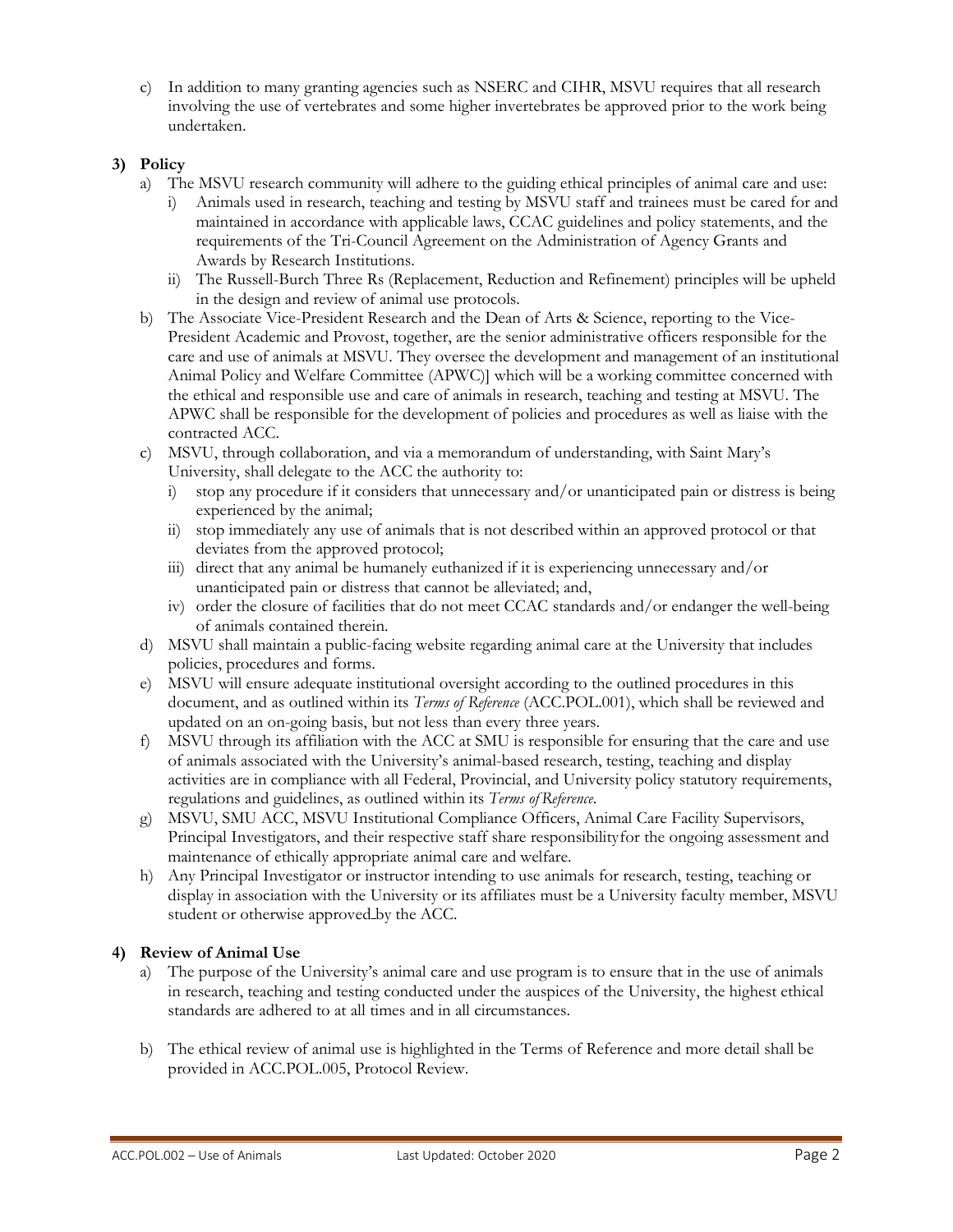## **5) Appeals**

Appeals to negative decisions by the ACC are highlighted in the Terms of Reference for MSVU and SMU. All appeals involving MSVU researchers shall include, wherever possible, the MSVU Associate Vice President Research or the MSVU Dean of Science.

- a) Because ethics review and the observance of research ethics at the University is premised on collegial relations between the ACC and researchers, a request for appeal must be a last resort.
- b) An appeal may only be made on the grounds that there has been a miscarriage of justice, such as an error in process, procedural irregularity, lack of due process, and exceptions to the precepts of natural justice such as bias.
- c) If an appeal is upheld, the ACC will immediately review the animal use protocol in question. Decisions on appeals are final.

#### **6) Animal Procurement**

- a) MSVU researchers, staff and trainees shall not acquire or use an animal for research, teaching, or testing without prior written approval from the MSVU Compliance office or the ACC.
- b) Procurement of animals must follow the process as outlined in ACC.POL.008.

#### **7) Access to facilities**

All animals maintained at MSVU and the facilities in which they are used or housed are subject to postapproval monitoring and periodic inspection by the APWC, the ACC, the University Veterinarian, MSVU Occupational Health and Safety and the Research Office staff. These people must have access at all times to all areas where animals are housed or used.

#### **8) Training in Animal Use**

To promote the highest standards of animal care and use, all MSVU staff and trainees engaged in the care and use of animals must, at a minimum, be trained in the principles and ethics of animal care and use. Training requirements shall be determined by the ACC.

#### **9) Additional MSVU Documents Related to this Policy**

| Forms           | ACC.FORM.001 | <b>AUP Laboratory</b>                                     |
|-----------------|--------------|-----------------------------------------------------------|
|                 | ACC.FORM.002 | AUP Field                                                 |
|                 | ACC.FORM.003 | <b>AUPF Modifications and Renewals</b>                    |
|                 | ACC.FORM.004 | Incident Report                                           |
|                 | ACC.FORM.005 | <b>Study Closure</b>                                      |
| Information     | ACC.INFO.001 | MSVU ACC Org Chart                                        |
|                 | ACC.INFO.002 | New Submission Process RESEARCH                           |
|                 | ACC.INFO.003 | New Submission Process TEACHING                           |
| <b>Policies</b> | ACC.POL.001  | Terms of Reference                                        |
|                 | ACC.POL.002  | Use of Animals in Research, Testing, Teaching and Display |
|                 |              |                                                           |
|                 | ACC.POL.003  | Scientific Merit Review                                   |
|                 | ACC.POL.004  | Pedagogical Review                                        |
|                 | ACC.POL.005  | Protocol Review                                           |
|                 | ACC.POL.006  | Post Approval Monitoring                                  |
|                 | ACC.POL.007  | CALAM Standards of Veterinary Care                        |
|                 | ACC.POL.008  | Procurement of Animals                                    |
|                 | ACC.POL.009  | Animal Housing                                            |